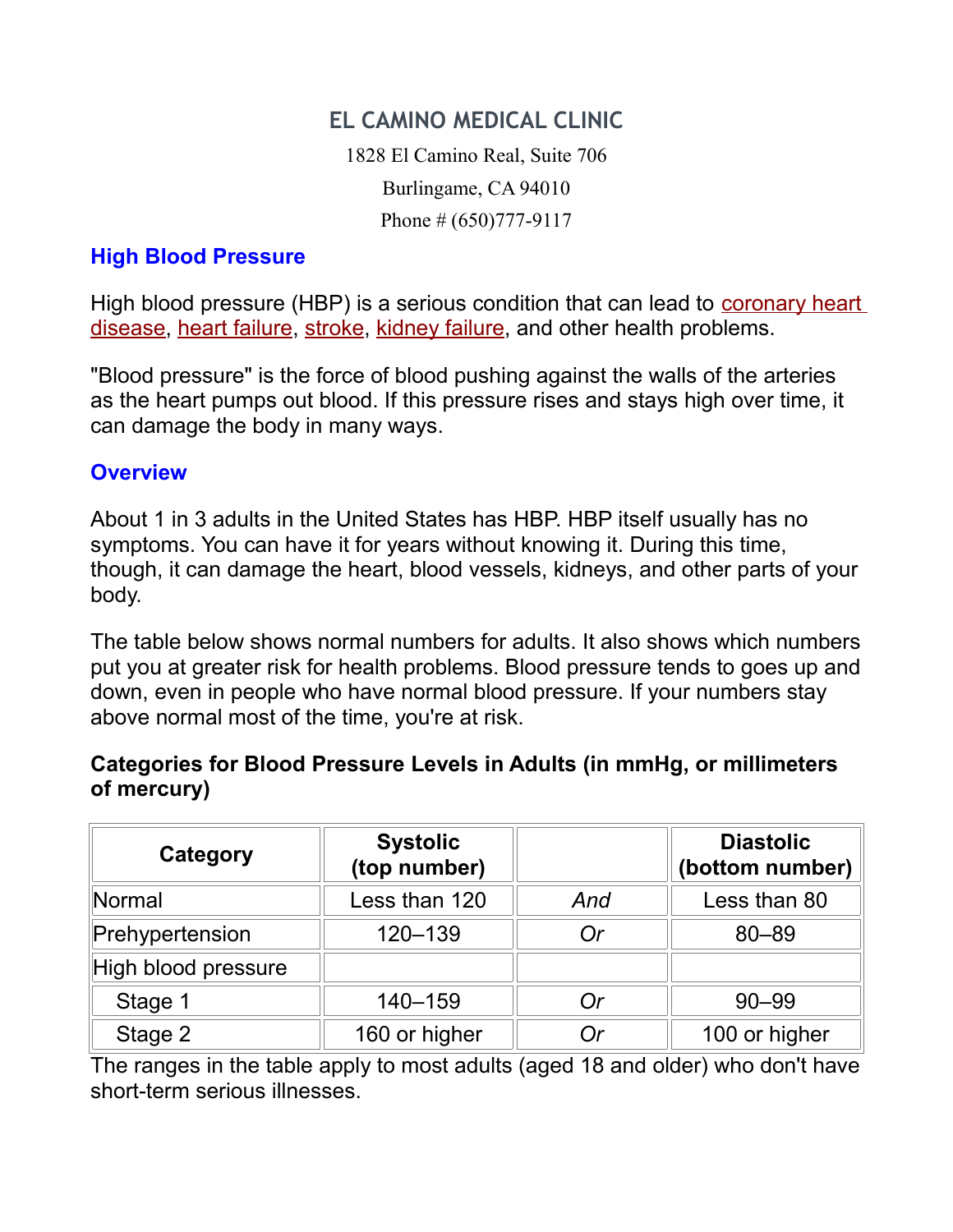All levels above 120/80 mmHg raise your risk, and the risk grows as blood pressure levels rise. "Prehypertension" means you're likely to end up with HBP, unless you take steps to prevent it.

If you're being treated for HBP and have repeat readings in the normal range, your blood pressure is under control. However, you still have the condition. You should see your doctor and stay on treatment to keep you blood pressure under control.

Your systolic and diastolic numbers may not be in the same blood pressure category. In this case, the more severe category is the one you're in. For example, if your systolic number is 160 and your diastolic number is 80, you have stage 2 HBP. If your systolic number is 120 and your diastolic number is 95, you have stage 1 HBP.

If you have diabetes or chronic kidney disease, HBP is defined as 130/80 mmHg or higher. HBP numbers also differ for children and teens.

## **What Causes High Blood Pressure?**

Blood pressure tends to rise with age, unless you take steps to prevent or control it.

Certain medical problems, such as chronic kidney disease, thyroid disease, and [sleep apnea,](http://www.nhlbi.nih.gov/health/dci/Diseases/SleepApnea/SleepApnea_WhatIs.html) may cause blood pressure to rise. Certain medicines, such as asthma medicines (for example, corticosteroids) and cold-relief products, also may raise blood pressure.

In some women, blood pressure can go up if they use birth control pills, become pregnant, or take hormone replacement therapy.

Women taking birth control pills usually have a small rise in both systolic and diastolic blood pressures. If you already have high blood pressure (HBP) and want to use birth control pills, make sure your doctor knows about your HBP. Talk to him or her about how often you should have your blood pressure checked and how to control it while taking the pill.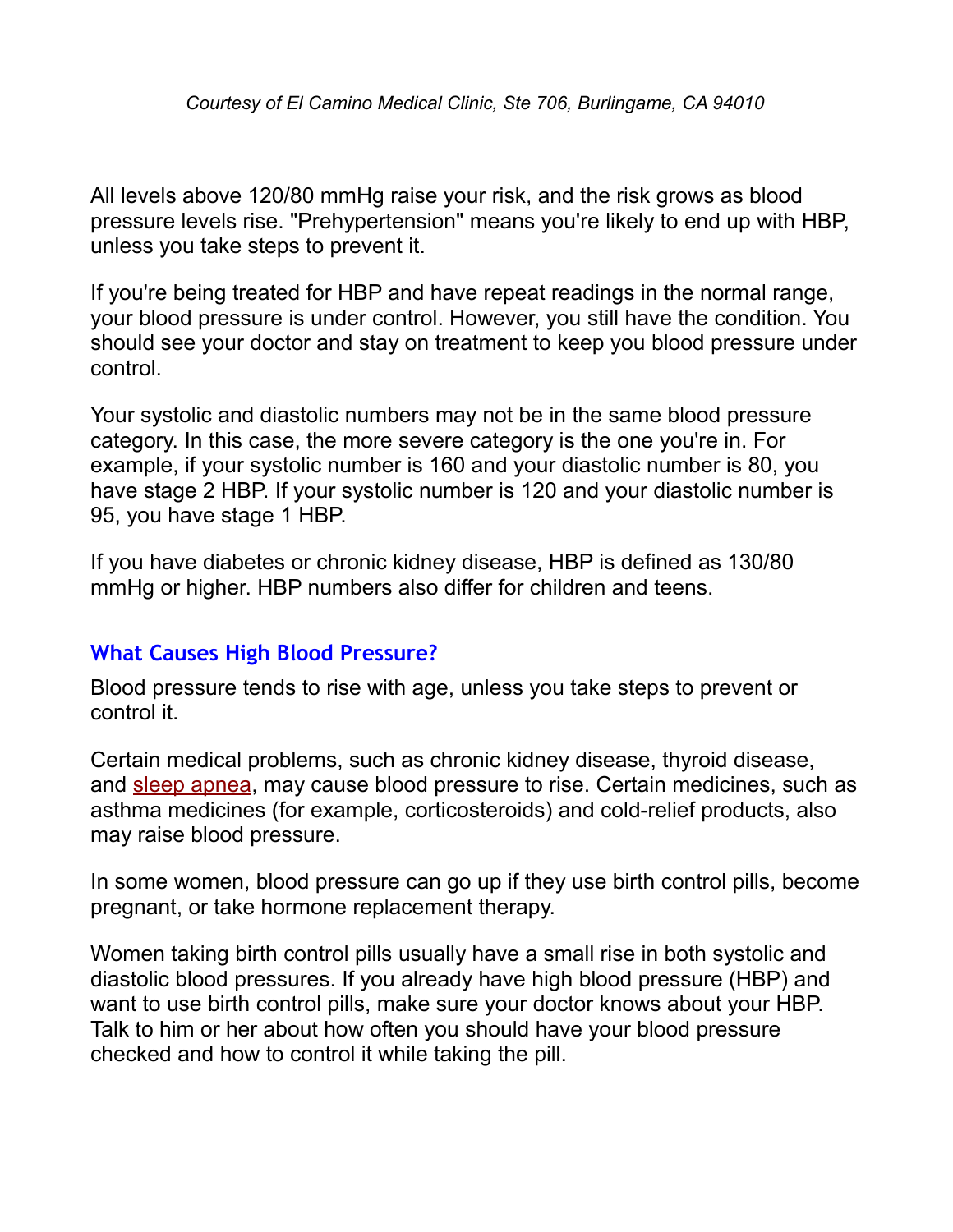Taking hormones to reduce the symptoms of menopause can cause a small rise in systolic blood pressure. If you already have HBP and want to start using hormones, talk to your doctor about the risks and benefits. If you decide to take hormones, find out how to control your blood pressure and how often you should have it checked.

Children younger than 10 years who have HBP often have another condition that's causing it (such as kidney disease). Treating the underlying condition may resolve the HBP.

The older a child is when HBP is diagnosed, the more likely he or she is to have essential hypertension. This means that doctors don't know what's causing the HBP.

## **Who Is At Risk for High Blood Pressure?**

## **Older Age**

Blood pressure tends to rise with age. If you're a male older than 45 or a female older than 55, your risk for HBP is higher. Over half of all Americans aged 60 and older have HBP.

#### **Race/Ethnicity**

HBP can affect anyone. However, it occurs more often in African American adults than in Caucasian or Hispanic American adults. In relation to these groups, African Americans:

- Tend to get HBP earlier in life
- Often have more severe HBP
- Are more likely to be aware that they have HBP and to get treatment
- Are less likely than Caucasians and about as likely as Hispanic Americans to achieve target control levels with HBP treatment
- Have higher rates than Caucasians of premature death from HBP-related complications, such as [coronary heart disease,](http://www.nhlbi.nih.gov/health/dci/Diseases/Cad/CAD_WhatIs.html) [stroke,](http://www.nlm.nih.gov/medlineplus/ency/article/000726.htm) and [kidney failure](http://kidney.niddk.nih.gov/kudiseases/topics/failure.asp)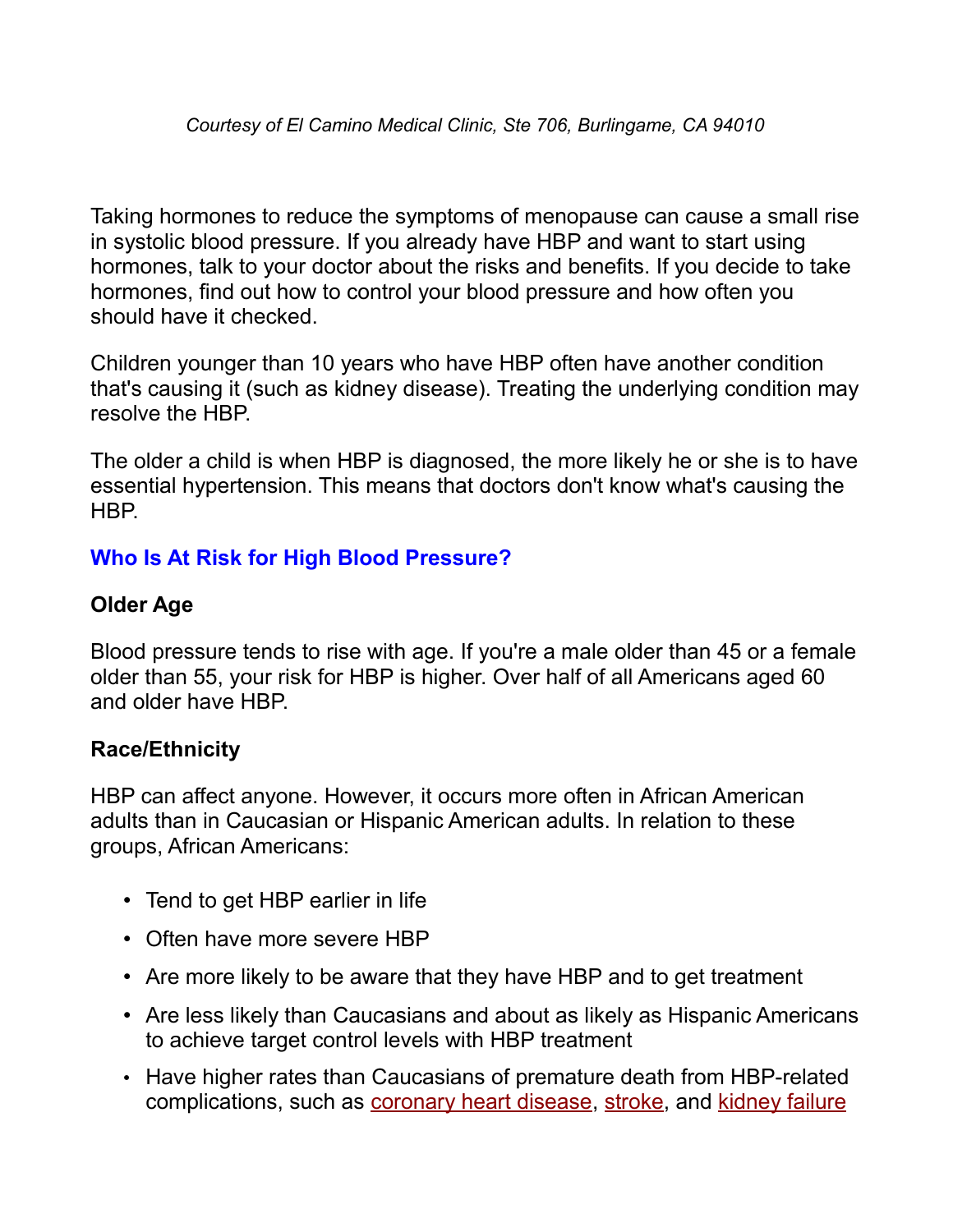## **Overweight or Obesity**

You're more likely to develop prehypertension or HBP if you're [overweight or](http://www.nhlbi.nih.gov/health/dci/Diseases/obe/obe_whatare.html) [obese.](http://www.nhlbi.nih.gov/health/dci/Diseases/obe/obe_whatare.html) Overweight is having extra body weight from muscle, bone, fat, and/or water. Obesity is having a high amount of extra body fat.

## **Unhealthy Lifestyle Habits**

A number of lifestyle habits can raise your risk for HBP, including:

- Eating too much sodium (salt)
- Drinking too much alcohol
- Not getting enough potassium in your diet
- Not doing enough physical activity
- Smoking

#### **Other Risk Factors**

A family history of HBP raises your risk for the condition. Long-lasting stress also can put you at risk for HBP.

You're also more likely to develop HBP if you have prehypertension. Prehypertension means that your blood pressure is in the 120–139/80–89 mmHg range.

## **What Are the Signs and Symptoms of High Blood Pressure?**

High blood pressure (HBP) itself usually has no symptoms. Rarely, headaches may occur.

You can have HBP for years without knowing it. During this time, HBP can damage the heart, blood vessels, kidneys, and other parts of the body.

Some people only learn that they have HBP after the damage has caused problems, such as [coronary heart disease](http://www.nhlbi.nih.gov/health/dci/Diseases/Cad/CAD_WhatIs.html)[,stroke,](http://www.nlm.nih.gov/medlineplus/ency/article/000726.htm) or [kidney failure.](http://kidney.niddk.nih.gov/kudiseases/topics/failure.asp)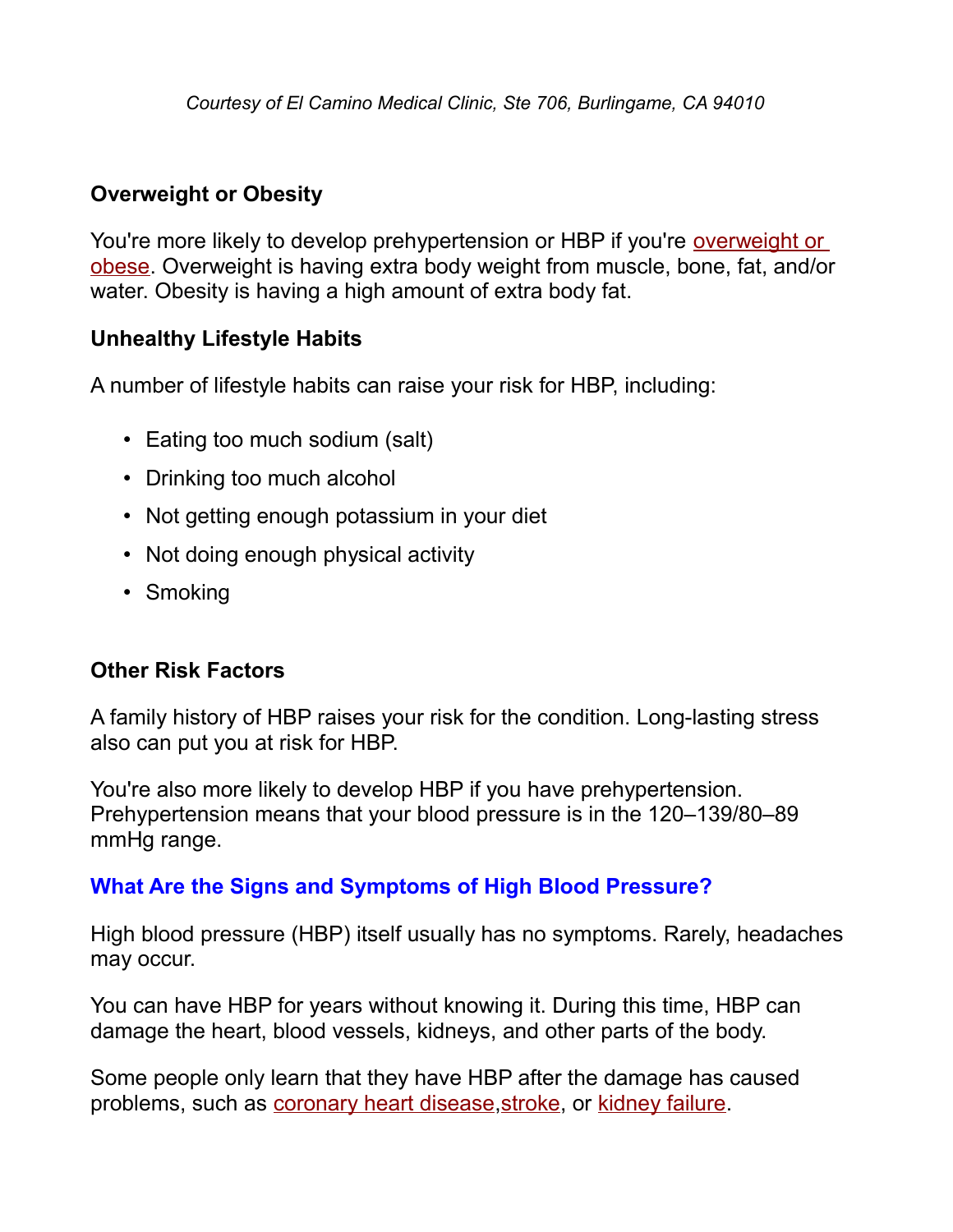Knowing your blood pressure numbers is important, even when you're feeling fine. If your blood pressure is normal, you can work with your health care team to keep it that way. If your numbers are too high, you can take steps to lower them and control your blood pressure. This helps reduce your risk for complications.

## **Complications of High Blood Pressure**

When blood pressure stays high over time, it can damage the body. HBP can cause:

- The heart to get larger or weaker, which may lead to [heart failure.](http://www.nhlbi.nih.gov/health/dci/Diseases/Hf/HF_WhatIs.html) Heart failure is a condition in which the heart can't pump enough blood throughout the body.
- • [Aneurysms](http://www.nhlbi.nih.gov/health/dci/Diseases/arm/arm_what.html) (AN-u-risms) to form in blood vessels. An aneurysm is an abnormal bulge or "ballooning" in the wall of an artery. Common spots for aneurysms are the main artery that carries blood from the heart to the body; the arteries in the brain, legs, and intestines; and the artery leading to the spleen.
- Blood vessels in the kidney to narrow. This may cause kidney failure.
- Arteries throughout the body to narrow in some places, which limits blood flow (especially to the heart, brain, kidneys, and legs). This can cause a [heart attack,](http://www.nhlbi.nih.gov/health/dci/Diseases/HeartAttack/HeartAttack_WhatIs.html) stroke, kidney failure, or amputation of part of the leg.
- Blood vessels in the eyes to burst or bleed. This may lead to vision changes or blindness.

#### **How Is High Blood Pressure Treated?**

High blood pressure (HBP) is treated with lifestyle changes and medicines.

Most people who have HBP will need lifelong treatment. Sticking to your treatment plan is important. It can prevent or delay the problems linked to HBP and help you live and stay active longer.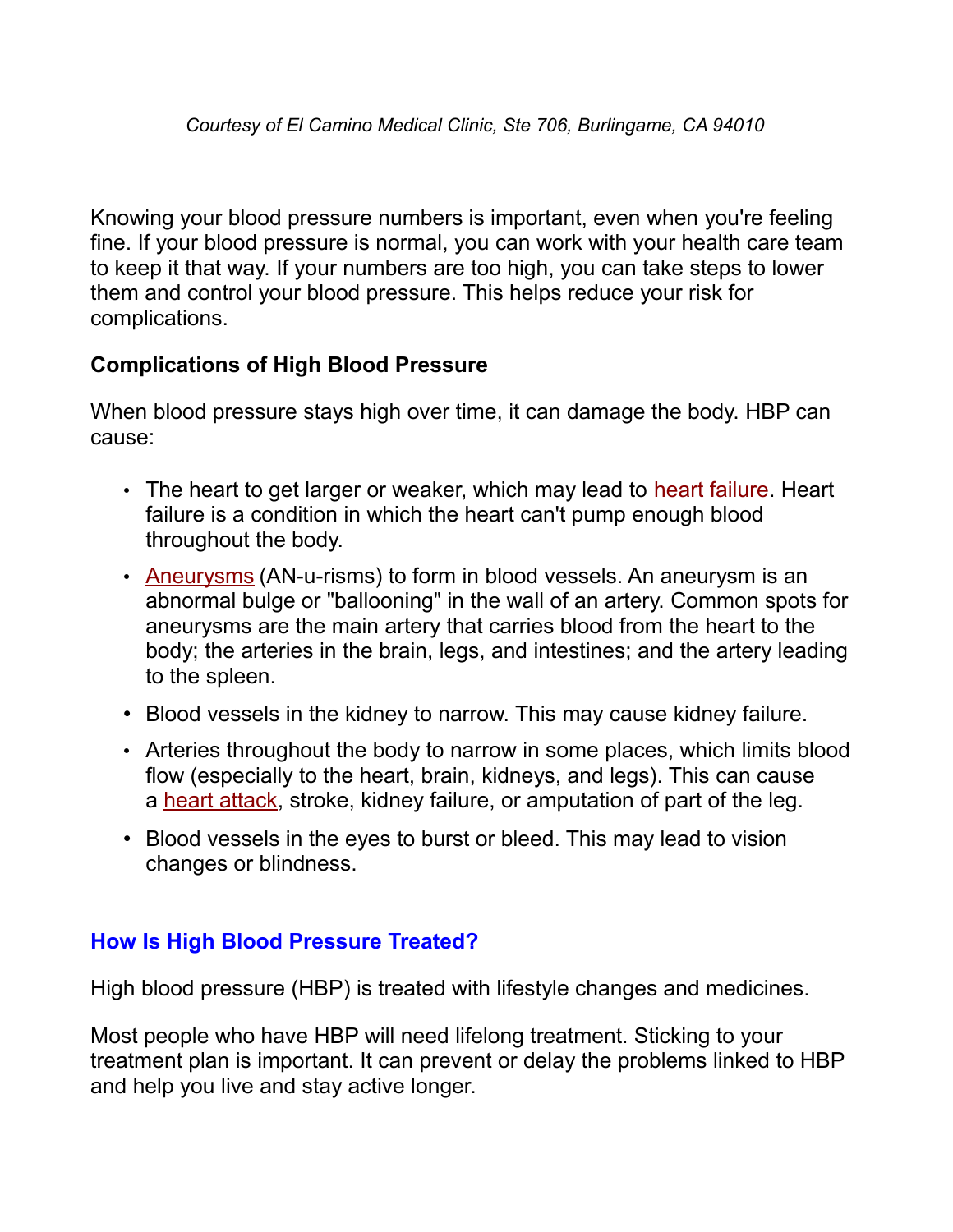## **Goals of Treatment**

The treatment goal for most adults is to get and keep blood pressure below 140/90 mmHg. For adults who have diabetes or chronic kidney disease, the goal is to get and keep blood pressure below 130/80 mmHg.

## **Lifestyle Changes**

Healthy habits can help you control HBP. Healthy habits include:

- Following a healthy eating plan
- Doing enough physical activity
- Maintaining a healthy weight
- Quitting smoking
- Managing your stress and learning to cope with stress

If you combine these measures, you can achieve even better results than taking single steps. Making lifestyle changes can be hard. Start by making one healthy lifestyle change and then adopt others.

Some people can control their blood pressures with lifestyle changes alone, but many people can't. Keep in mind that the main goal is blood pressure control. If your doctor prescribes medicines as a part of your treatment plan, keep up your healthy habits. This will help you better control your blood pressure.

## **Follow a Healthy Eating Plan**

Your doctor may recommend the [Dietary Approaches to Stop Hypertension](http://www.nhlbi.nih.gov/health/public/heart/hbp/dash/index.htm) [\(DASH\) eating plan](http://www.nhlbi.nih.gov/health/public/heart/hbp/dash/index.htm) if you have HBP. The DASH eating plan focuses on fruits, vegetables, whole grains, and other foods that are heart healthy and lower in sodium (salt).

This eating plan is low in fat and cholesterol. It also features fat-free or low-fat milk and dairy products, fish, poultry, and nuts. The DASH eating plan suggests less red meat (even lean red meat), sweets, added sugars, and sugarcontaining beverages. The plan is rich in nutrients, protein, and fiber.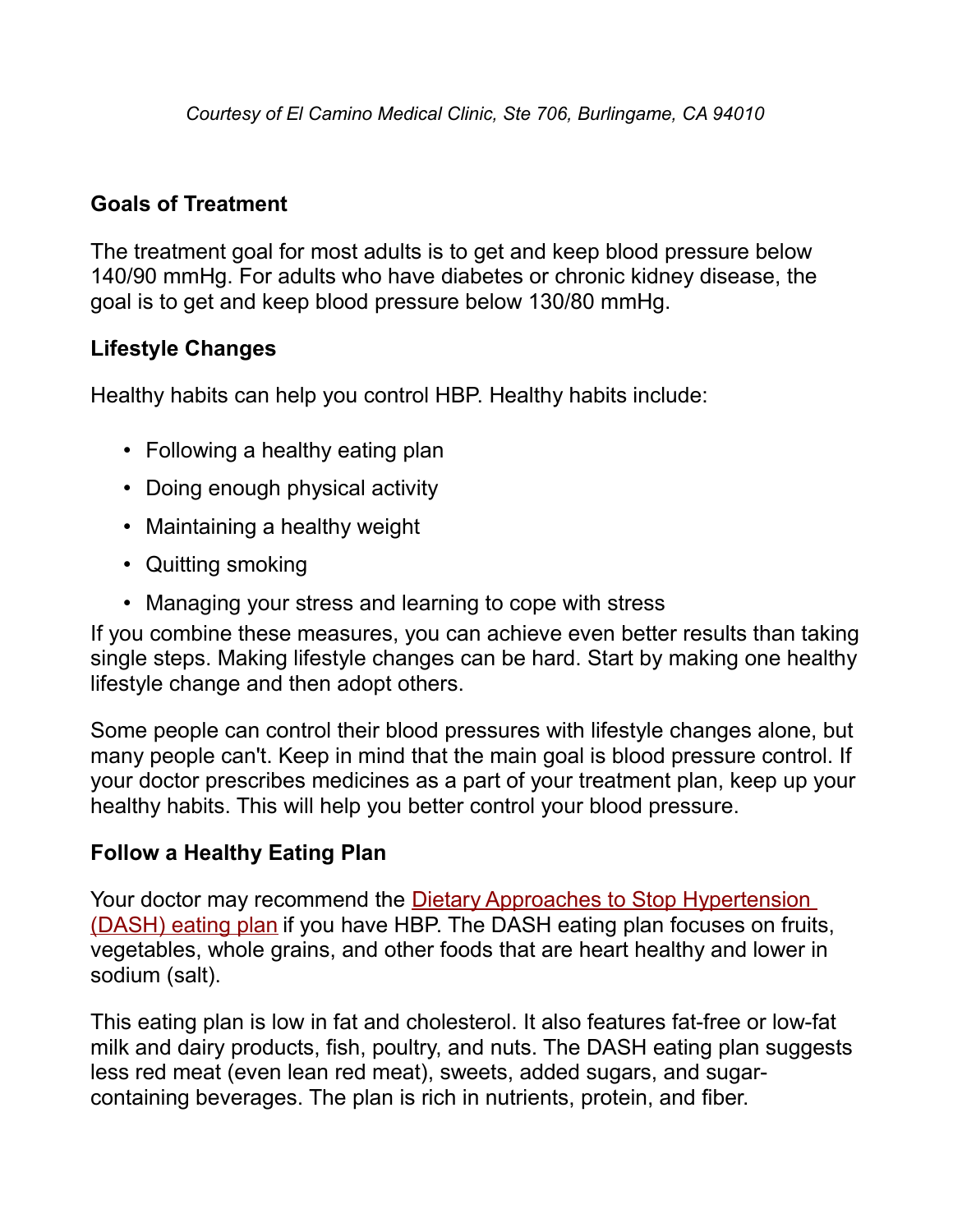To help control HBP, you should limit the amount of salt that you eat. This means choosing low-salt and "no added salt" foods and seasonings at the table or when cooking. The Nutrition Facts label on food packaging shows the amount of sodium in the item. You should eat no more than about 1 teaspoon of salt a day.

You also should try to limit alcoholic drinks. Too much alcohol will raise your blood pressure. Men should have no more than two alcoholic drinks a day. Women should have no more than one alcoholic drink a day.

## **Do Enough Physical Activity**

Regular physical activity can lower HBP and also reduce your risk for other health problems.

Check with your doctor about how much and what kinds of activity are safe for you. Unless your doctor tells you otherwise, try to get at least 30 minutes of moderate-intensity activity on most or all days of the week. You can do it all at once or break it up into shorter periods of at least 10 minutes each.

Moderate-intensity activities include brisk walking, dancing, bowling, riding a bike, working in a garden, and cleaning the house.

If your doctor agrees, you also may want to do more intense activities, such as jogging, swimming, and playing sports. For more information, see the NHLBI's ["Your Guide to Physical Activity and Your Heart."](http://www.nhlbi.nih.gov/health/public/heart/obesity/phy_active.htm)

#### **Maintain a Healthy Weight**

Staying at a healthy weight can help control blood pressure and also reduce your risk for other health problems.

If you're overweight or obese, aim to reduce your weight by 7 to 10 percent during your first year of treatment. This amount of weight loss can lower your risk for health problems related to HBP.

After the first year, you may have to continue to lose weight so you can lower your body mass index (BMI) to less than 25.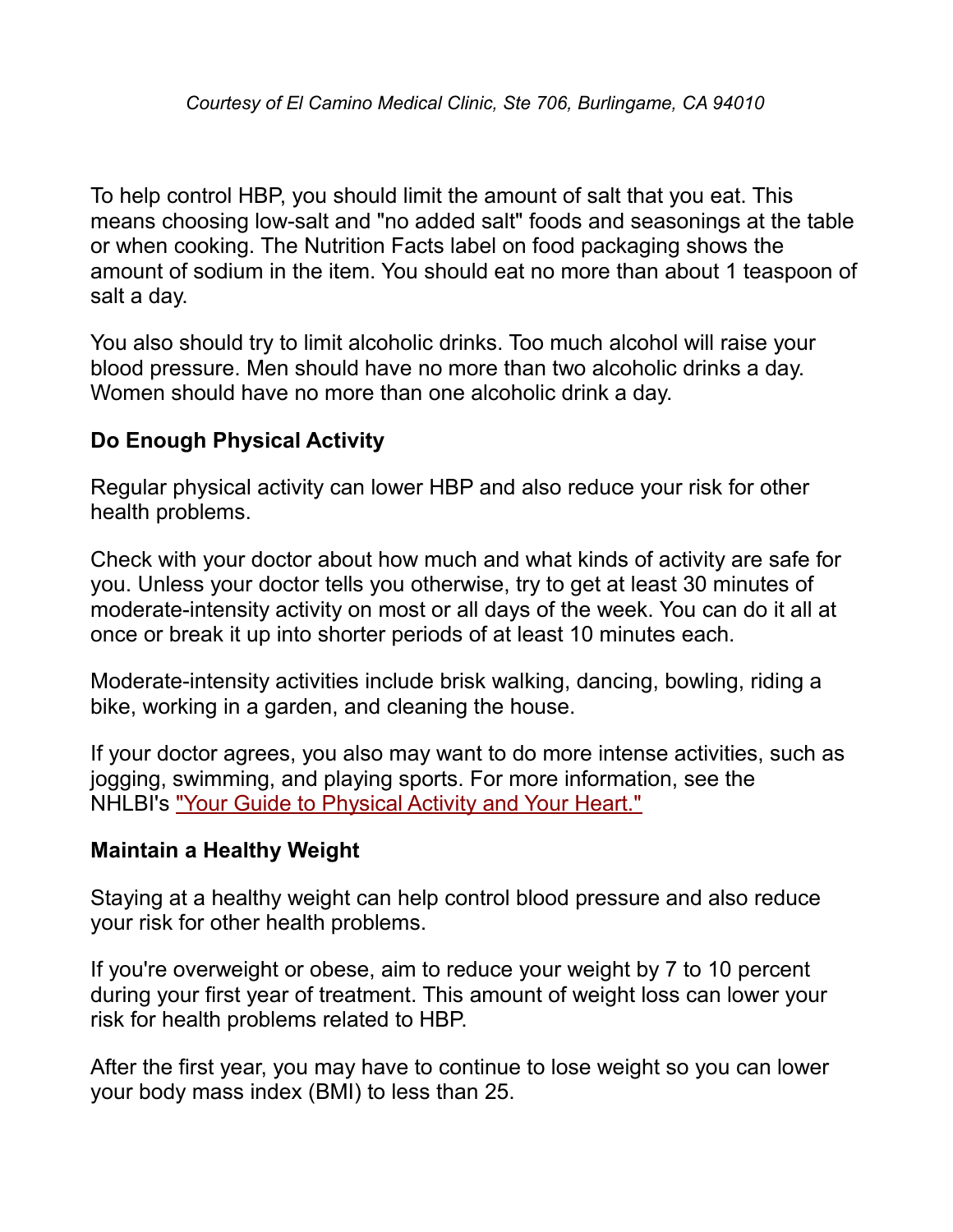BMI measures your weight in relation to your height and gives an estimate of your total body fat. A BMI between 25 and 29 is considered overweight. A BMI of 30 or more is considered obese. A BMI of less than 25 is the goal for keeping blood pressure under control.

## **Quit Smoking**

Smoking can damage your blood vessels and raise your risk for HBP. It also can worsen health problems related to HBP. Smoking is bad for everyone, especially those who have HBP.

#### **Managing Stress**

Learning how to manage stress, relax, and cope with problems can improve your emotional and physical health.

Physical activity helps some people cope with stress. Other people listen to music or focus on something calm or peaceful to reduce stress. Some people learn yoga, tai chi, or how to meditate.

#### **Medicines**

Today's blood pressure medicines can safely help most people control their blood pressures. These medicines are easy to take. The side effects, if any, tend to be minor.

If you have side effects from your medicines, talk to your doctor. He or she may be able to adjust the doses or prescribe other medicines. You shouldn't decide on your own to stop taking your medicines.

Blood pressure medicines work in different ways to lower blood pressure. Some remove extra fluid and salt from the body to lower blood pressure. Others slow down the heartbeat or relax and widen blood vessels. Often, two or more medicines work better than one.